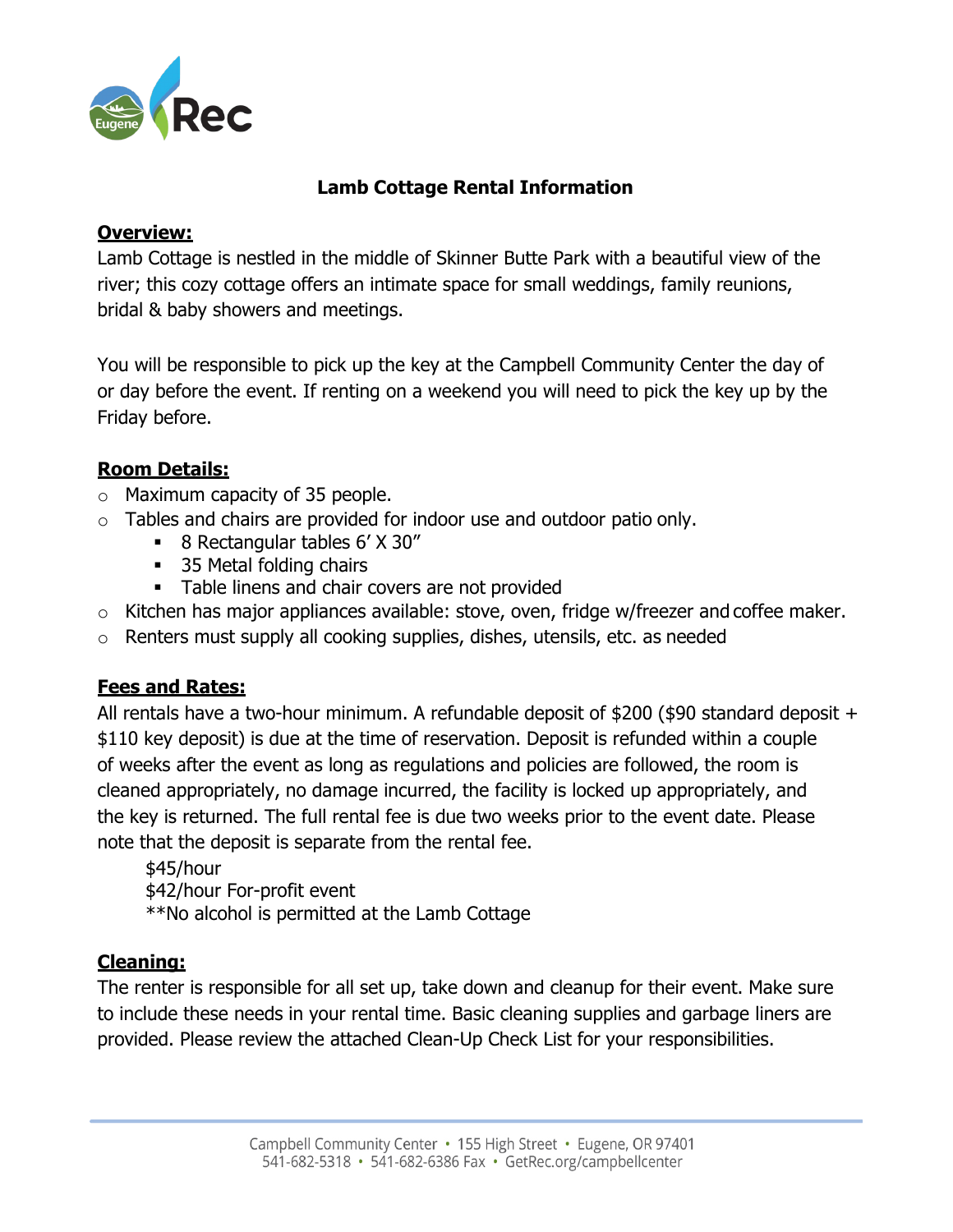

### **Decorations:**

- $\circ$  No tacks or nails in the walls. Please use only painter's tape or tacky to hang objects.
- o Renter must supply their own tools, tape and ladders.
- o No fog machines; these will set off the smoke alarms.
- o No open flames inside or outside
- o No confetti or glitter

## **Food:**

- $\circ$  If food is catered, the renter will need to provide a copy of the caterer's liability insurance two weeks prior to the rental date.
- $\circ$  If food is being served and it is NOT potluck style or catered, the individual will need to provide proof of liability insurance two weeks prior to the rental date.
- $\circ$  If food is being sold a temporary restaurant license must be obtained.
- o **No alcohol is allowed at Lamb Cottage.**

For rental questions please contact Campbell Center at 541-682-5318 or email at [PKennedy@eugene-or.gov](mailto:PKennedy@eugene-or.gov)

# **Thank you for your interest in Lamb Cottage!**

For afterhours non-emergency rental concerns please call Eugene Police Department Non-Emergency number: 541-682-5111. They will be able to dispatch the appropriate staff to assist your group.